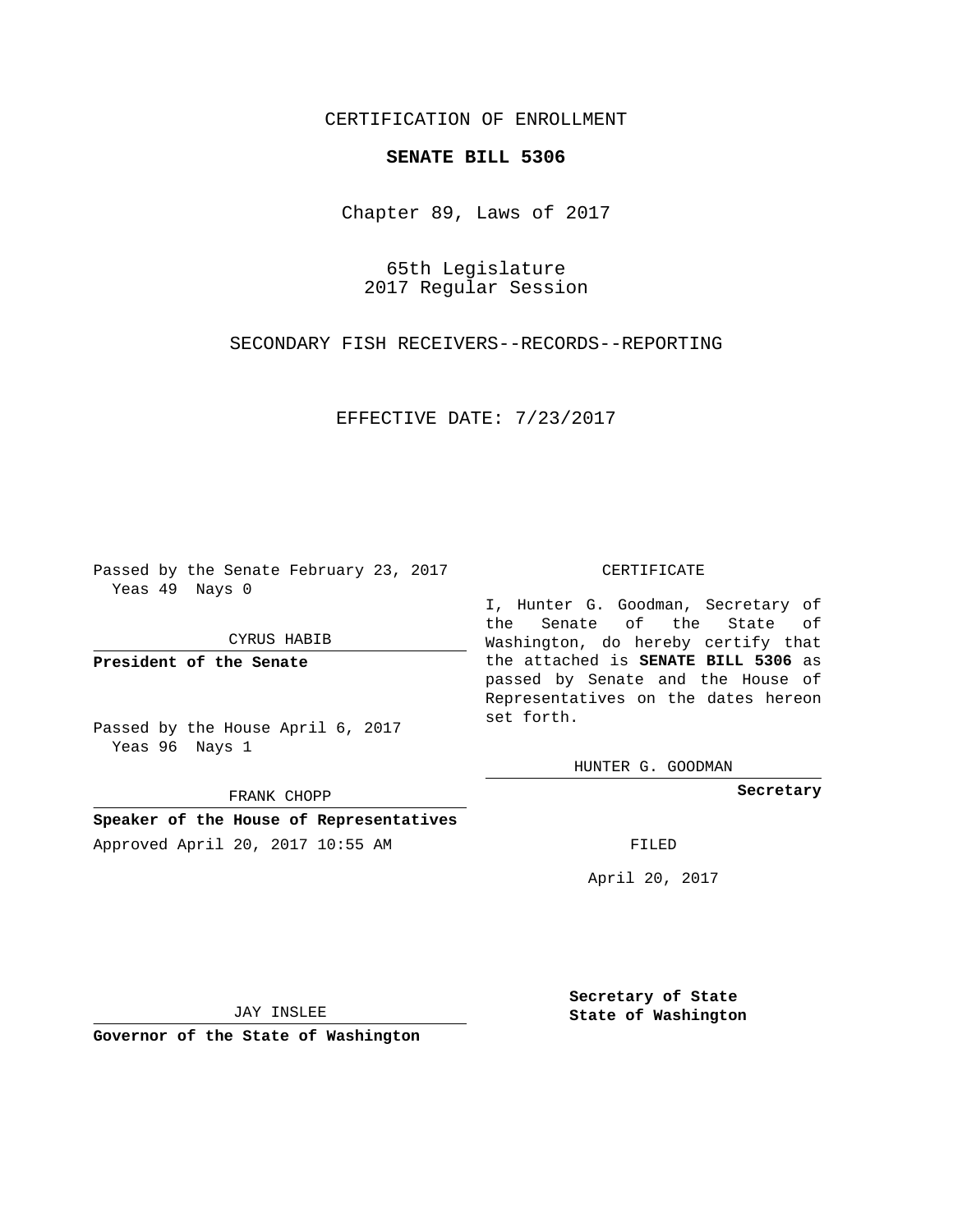## **SENATE BILL 5306**

Passed Legislature - 2017 Regular Session

**State of Washington 65th Legislature 2017 Regular Session**

**By** Senators Rolfes and Takko

Read first time 01/19/17. Referred to Committee on Natural Resources & Parks.

1 AN ACT Relating to secondary commercial fish receivers; and 2 amending RCW 77.15.568.

3 BE IT ENACTED BY THE LEGISLATURE OF THE STATE OF WASHINGTON:

4 **Sec. 1.** RCW 77.15.568 and 2016 1st sp.s. c 21 s 1 are each 5 amended to read as follows:

6 (1) A person is guilty of a secondary commercial fish receiver's 7 failure to account for commercial harvest if:

8 (a) The person sells fish or shellfish at retail, stores  $((\Theta \cdot \mathbf{r}))_L$ 9 holds, or processes fish or shellfish ((for another)) in exchange for 10 valuable consideration, or brokers or ships fish or shellfish in 11 exchange for valuable consideration((<del>, or brokers fish or shellfish</del> 12 in exchange for valuable consideration));

13 (b)(i) The fish or shellfish were required to be entered on a 14 Washington fish-receiving ticket or a Washington aquatic farm 15 production annual report; ((and)) or

16 (ii) The fish or shellfish are classified as fish or shellfish by 17 the department; and

18 (c) The person fails to maintain records of each receipt of fish 19 or shellfish, as required under subsections (3) through (5) of this  $20$  section, at: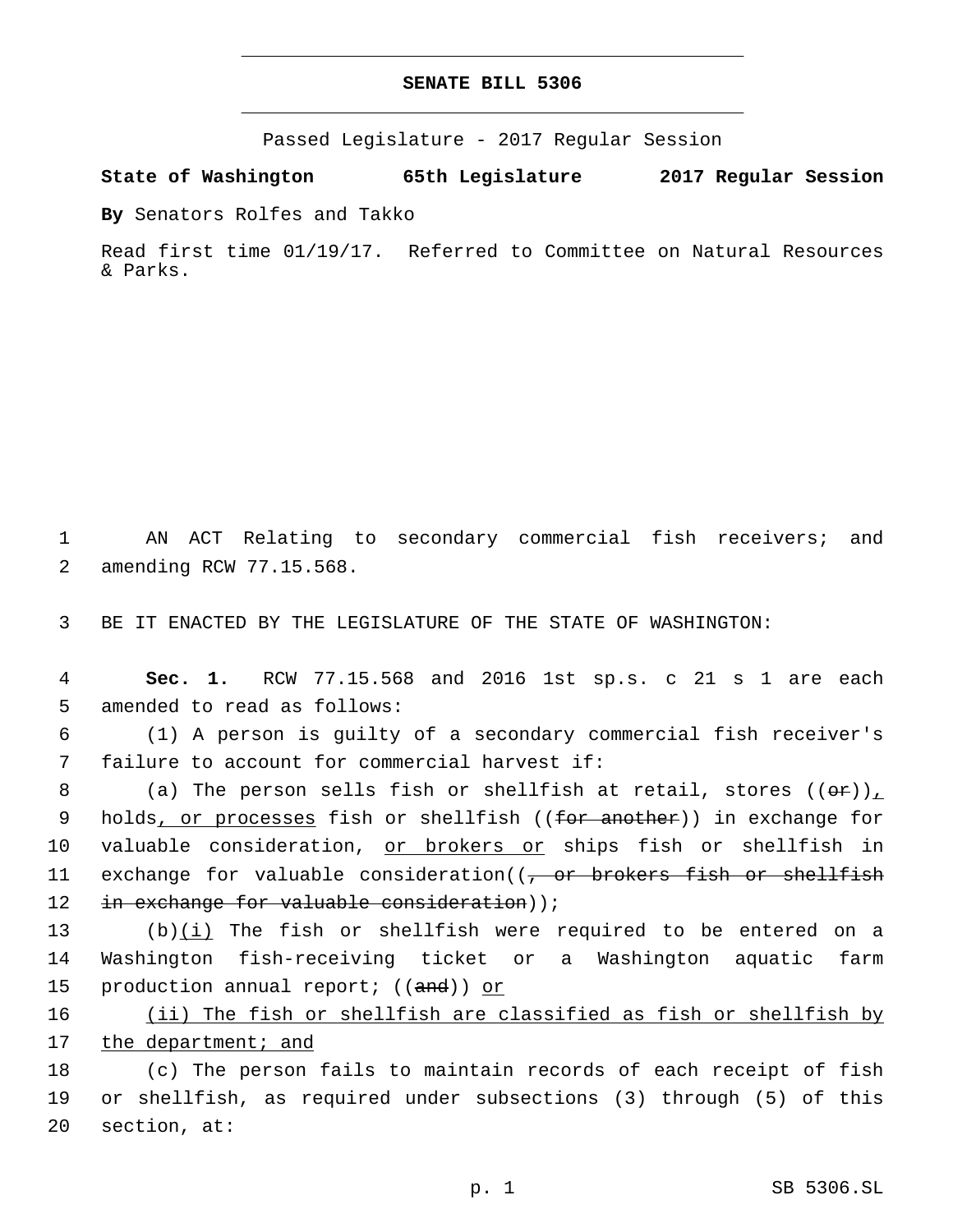1 (i) The location where the fish or shellfish are being sold or at 2 the location where the fish or shellfish are being stored or held; or 3 (ii) The principal place of business of the shipper or broker if

 (2) ((This section applies to a wholesale fish dealer acting in the capacity of a broker. However, this section does not apply to a wholesale fish dealer acting in the capacity of a wholesale fish 8 dealer, to a fisher selling under a direct retail sale endorsement, or to a registered aquatic farmer)) Wholesale fish buyers, limited 10 fish sellers, and registered aquatic farmers are not required to comply with this section for fish or shellfish documented on fish 12 tickets or aquatic farm production reports.

 (3) Records of the receipt of fish or shellfish required to be kept under this section must be in the English language and be maintained for three years from the date fish or shellfish are 16 received, shipped, or brokered.

17 (4) Records maintained by persons that retail or broker fish or 18 shellfish, or that store, hold, or ship fish or shellfish for others 19 must include the following:

20 (a) The name, address, and phone number of the ((wholesale fish 21 dealer, fisher selling under a direct retail sale endorsement, or 22 aquatic farmer or shellstock shipper)) person from whom the fish or 23 shellfish were purchased or received;

24 (b) ((The Washington fish-receiving ticket number documenting 25 original receipt or aquatic farm production quarterly report 26 documenting production, if available;

 $(c)$ )) The date of purchase or receipt;

4 the fish or shellfish are not in possession.

28 (c) The state or country of origin if received from interstate or 29 foreign commerce; and

30 (d) The amount and species of fish or shellfish purchased or 31 received.

32 (5) ((Records maintained by persons that store, hold, or ship 33 fish or shellfish for others must state the following:

34 (a) The name, address, and phone number of the person and 35 business from whom the fish or shellfish were received;

 $36$  (b) The date of receipt; and

37 (c) The amount and species of fish or shellfish received.

 $38$   $(6)$ )) A secondary commercial fish receiver's failure to account 39 for commercial harvest is a misdemeanor.